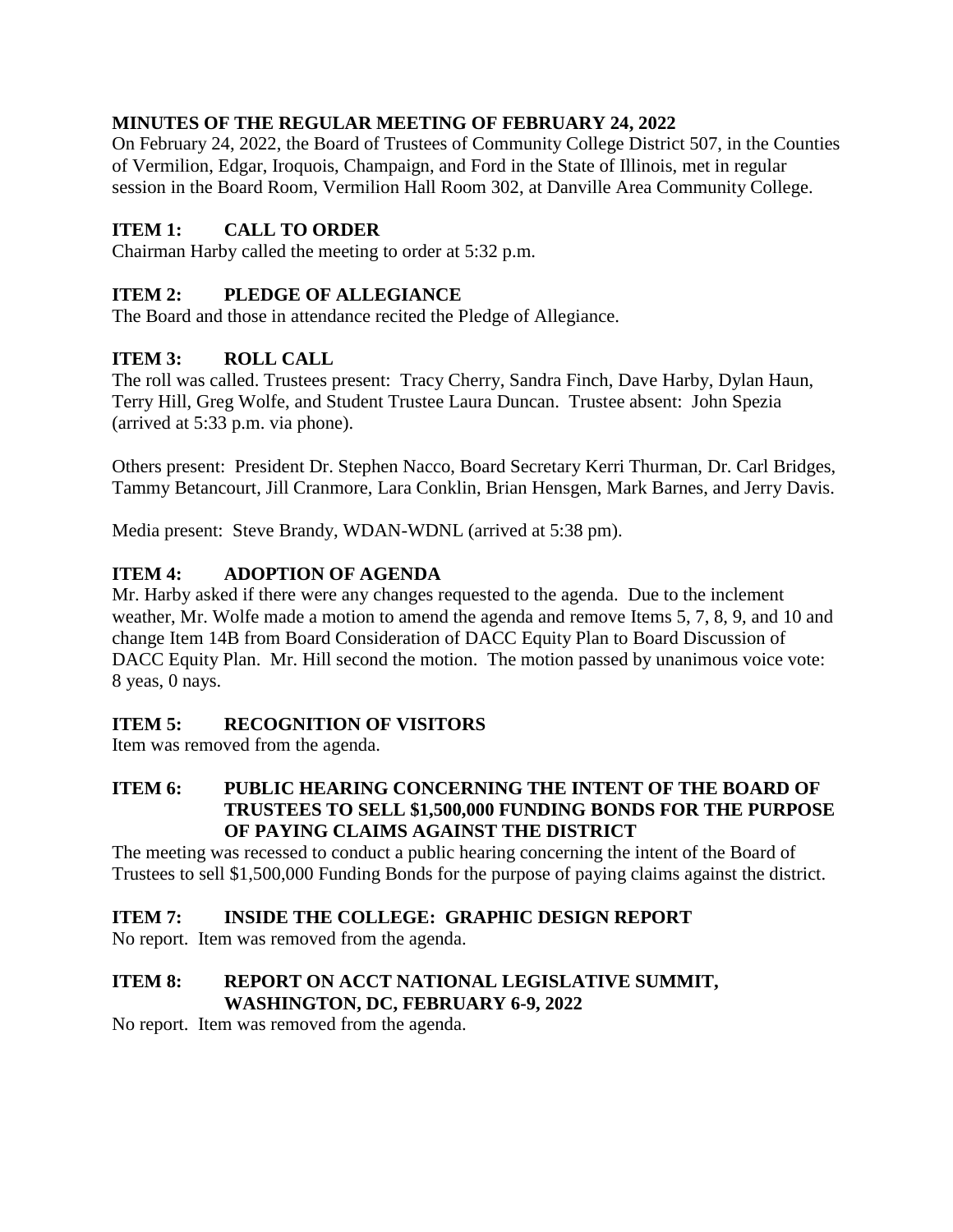Board of Trustees Page 2 of 5 February 24, 2022

#### **ITEM 9: FINANCIAL UPDATE**

No report. Item was removed from the agenda. The Financial Statement of Revenue and Expenditures ending January 31, 2022 was included in the Board agenda book.

#### **ITEM 10: PRESIDENT'S REPORT**

No report. Item was removed from the agenda.

#### **ITEM 11: PUBLIC COMMENT**

There was no public comment.

#### **ITEM 12: CONSENT AGENDA**

# **A. BOARD CONSIDERATION OF THE MINUTES OF THE SPECIAL BOARD MEETING OF JANUARY 22, 2022; AND MINUTES OF THE REGULAR BOARD MEETING OF JANUARY 27, 2022**

**B. FINANCIAL REPORT**

# **C. CLERY SECURITY REPORT**

Upon motion by Mr. Hill and a second by Ms. Cherry, the Board approved the items on the Consent Agenda. The motion passed by roll call vote: 8 yeas, 0 nays.

## **ITEM 13: UNFINISHED BUSINESS**

#### **ITEM 14: NEW BUSINESS A. BOARD CONSIDERATION OF TENURE RECOMMENDATION 1. RACHAEL ARNHOLT, INSTRUCTOR, SONOGRAPHY**

Full-time faculty members completing their third academic year of probation must be granted tenure, extended another year of probation, or dismissed. Included in the Board packet is the recommendation for approval of tenure status for the individual listed above. Dr. Carl Bridges and the respective supervisor has evaluated her performance and personnel files to ensure that her credentials are in order. This outstanding faculty member is an asset to the instructional programs at Danville Area Community College. It is an honor and privilege to recommend this talented faculty member for tenure status. This individual is a superior classroom teacher who will serve DACC well into the future.

Upon motion by Mr. Haun, and a second by Ms. Finch, the Board approved tenure status for Rachael Arnholt. The motion passed by roll call vote: 8 yeas, 0 nays.

## **B. BOARD DISCUSSION OF DACC EQUITY PLAN**

The mission of the DACC equity plan is to pinpoint actions necessary to close equity gaps to allow underrepresented and minority students, faculty, and staff to succeed at the College. Three crucial questions guide this equity plan: How can we focus on systemic racism that is a part of our everyday practices and policies and transform them to be equitable? How can we cooperate with each other to eliminate barriers that have hindered us from helping students, faculty, and staff equitably? How can we prepare for a diverse and globally connected world? This plan emerges from a serious consideration of these questions.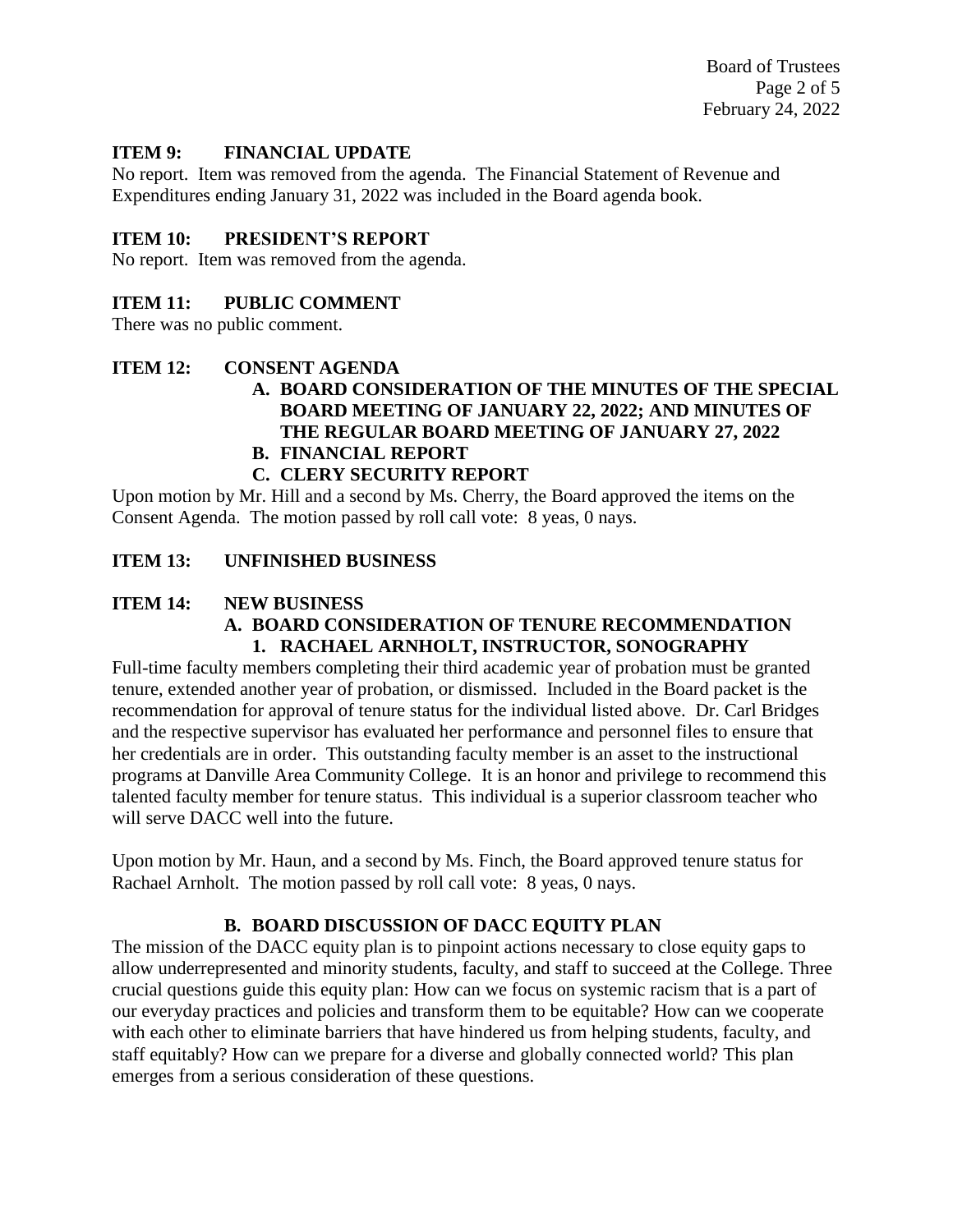DACC expects the results of increasing and encouraging workplace diversity, providing extra learning support to underrepresented students, seeing underrepresented students as high achievers, and work done to remove financial barriers as culminating in equitable outcomes and representation. Of course, students have their part in their success. But we see ourselves as taking a more proactive role in the success of students. The goal of this equity plan is to eliminate inequities and disparities in access, enrollment, and completions regarding students. Another goal of this equity plan is to eliminate racist practices and policies embedded in the institution that are barriers to equitable employment and opportunities.

No action taken by the Board of Trustees. The item will be included on the March 24, 2022 Board agenda for consideration.

## **C. BOARD CONSIDERATION OF HUMAN RESOURCES REPORT**

Recommendations of Employment are conditional upon all Human Resources processes being met**.** 

Upon motion by Mr. Wolfe, and a second by Mr. Hill, the Board approved the Human Resources Report. The motion passed by roll call vote: 8 yeas, 0 nays.

## **D. BOARD CONSIDERATION OF APPROVAL OF TRAVEL EXPENDITURES FOR TRUSTEES**

Per Public Law 99-0604, known as the "Local Government Travel Expense Control Act," travel expenses for members of the Board of Trustees must be approved at an open meeting of the Board.

A total of \$190.59 was expended for travel expenditures for trustees over the last month. The expenses were for the ACCT Legislative Summit in Washington, DC in February 2022 for Mr. Greg Wolfe.

Upon motion by Mr. Haun, and a second by Mr. Hill, the Board approved the travel expenditures for the Trustees. The motion passed by roll call vote: 8 yeas, 0 nays.

# **E. BOARD CONSIDERATION OF TUITION INCREASE**

Historically during the spring semester, Danville Area Community College considers the rate of tuition and universal fees in making projections for the budget for the upcoming fiscal year. Making early budget projections for the next fiscal year are always challenging; however, amid a global pandemic, declining enrollment and the uncertainty of how the State of Illinois' fiscal situation may impact the College's funding, projecting FY2022 revenue is an even greater challenge.

A tuition increase of \$5 per credit hour is proposed, effective with the summer 2022 semester. This increase will provide funds to allow the College to continue to support student engagement, retention, recruitment, and success initiatives, provide current technology, and to recruit and retain talented faculty and staff. The proposed increase would raise tuition from \$145 per credit hour to \$150 for in-district students. The universal fee is recommended to remain at the same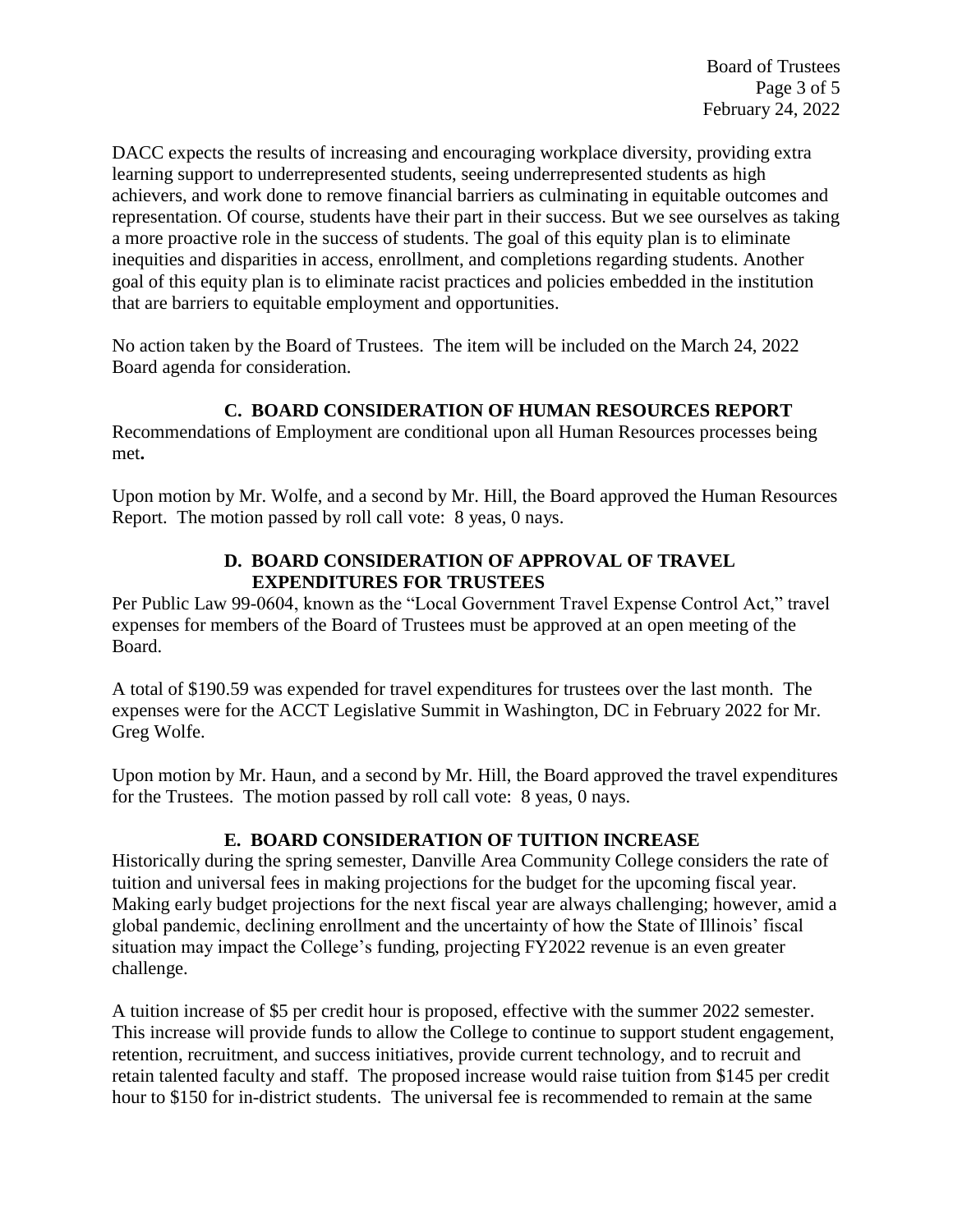rate of \$25 per credit hour. In addition, we propose increasing the out-of-district, out-of-state and international rates from \$260 to \$270, in order to maintain compliance with Illinois State Statutes; and the 7-County Indiana rate to \$225, which is 1.5 times the in-district rate.

With the proposed increase in tuition for FY22, DACC's tuition and fee rate will likely continue to be slightly above the FY22 average tuition and fee rate for all Illinois community colleges. An increase of \$5 will generate approximately \$200,000 of revenue.

Upon motion by Mr. Wolfe, and a second by Mr. Haun, the Board approved effective with the summer 2022 term a \$5 per credit hour in-district increase and a \$10 per credit hour out-ofdistrict, out-of-state and international tuition increase. The motion passed by roll call vote: 8 yeas, 0 nays.

# **F. BOARD CONSIDERATION OF NEW ASSOCIATE DEGREE AND CERTIFICATE PROGRAMS**

- **1. ASSOCIATE IN FINE ARTS IN MUSIC PERFORMANCE DEGREE**
- **2. ASSOCIATE IN FINE ARTS IN MUSIC EDUCATION DEGREE**
- **3. MUSIC PERFORMANCE AND PRODUCTION CERTIFICATE**

The Liberal Arts Division, under the leadership of Dr. Eric Simonson, has done extensive research into the development of an Associate in Fine Arts in Music Performance Degree, an Associate in Fine Arts in Music Education Degree, and a Music Performance and Production Certificate.

ICCB requires that the Board of Trustees approve any new programs before we can submit the proper paperwork to ICCB for their approval. We are excited about these new programs and the interest they are already generating with potential students.

Upon motion by Mr. Wolfe, and a second by Ms. Finch, the Board approved the Associate in Fine Arts in Music Performance, the Associate in Fine Arts in Music Education, and the Music Performance and Production Certificate. The motion passed by roll call vote: 8 yeas, 0 nays.

## **G. BOARD CONSIDERATION OF APPROVAL OF RENTAL AGREEMENT FOR A SCOREBORD/VIDEO DISPLAY**

Danville Area Community College currently hosts the National Junior College Athletic Association (NJCAA) National Championship through the year 2023. This summer, the Leadership Team will be asking Danville Area Community College Administration and the Board of Trustees for support in securing the NJCAA tournament on our campus for another contract. During that process, one of the points of emphasis at the national level is facility upgrades. Integrating a video display will help our facility compete with other schools around the country and will leave a lasting impression on the NJCAA representatives that will be attending our championship as well as the participating players and coaches.

In addition to the NJCAA Championship, the video display can be utilized for other events on campus, including graduation, E-sports tournaments, honors program, recruiting, and other community events in the Mary Miller Center.